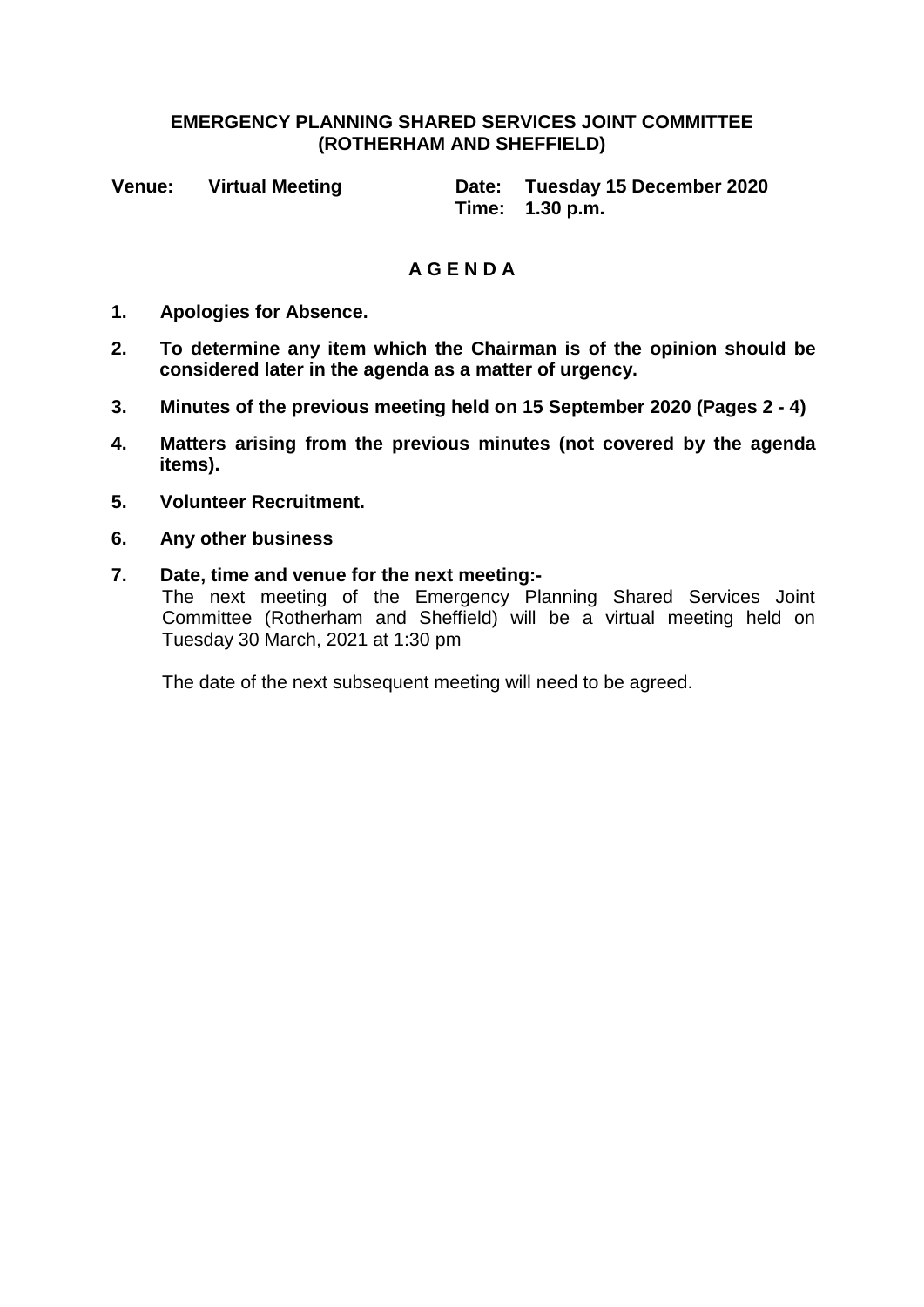**1EMERGENCY PLANNING SHARED SERVICES JOINT COMMITTEE (ROTHERHAM AND SHEFFIELD) - 15/09/20**

# **EMERGENCY PLANNING SHARED SERVICES JOINT COMMITTEE (ROTHERHAM AND SHEFFIELD) Tuesday, 15th September, 2020**

Present:- Councillor S Alam (in the Chair) (Rotherham Metropolitan Borough Council); Councillor M Jones (Sheffield City Council).

Sam Barstow - Head of Service, Community Safety and Regulatory Services (Rotherham)

Mick Crofts - Director of Business Strategy and Regulations (Sheffield)

Claire Hanson - Emergency Planning and Safety Manager (Rotherham)

Apologies for absence:- Apologies were received from Councillor Lelliott.

### **19. MINUTES OF THE PREVIOUS MEETING HELD ON DECEMBER 2019**

#### **Agreed: -**

That the minutes of the previous meeting of the Emergency Planning Shared Services Joint Committee (Rotherham and Sheffield), held on 3 December 2019 be approved as a correct record.

# **20. INCIDENT MANAGEMENT - VOLUNTEER RECRUITMENT (OFFICERS TO REPORT)**

Officers provided a verbal update on incident management volunteer recruitment.

It was noted that there had been no significant developments in this area since the previous meeting on 3 December 2019. The Head of Service, Community Safety and Regulatory Services advised that at Rotherham an exercise regarding a regional flooding incident was planned. The Director of Business Strategy and Regulations advised that despite efforts at Sheffield, the recruitment of volunteers had not been successful. The Head of Service, Community Safety and Regulatory Services noted that this was also a problem at Rotherham, but that noted with increased remote working by staff, and experience developed while dealing with the Covid emergency, that what was asked for from volunteers would most likely change in future.

The Chair asked what the experience had been at Barnsley and Doncaster regarding the recruitment of volunteers. The Emergency Planning and Safety Manager advised that their experience was similar to the experience at Sheffield and Rotherham.

**Agreed: -** That the update be noted.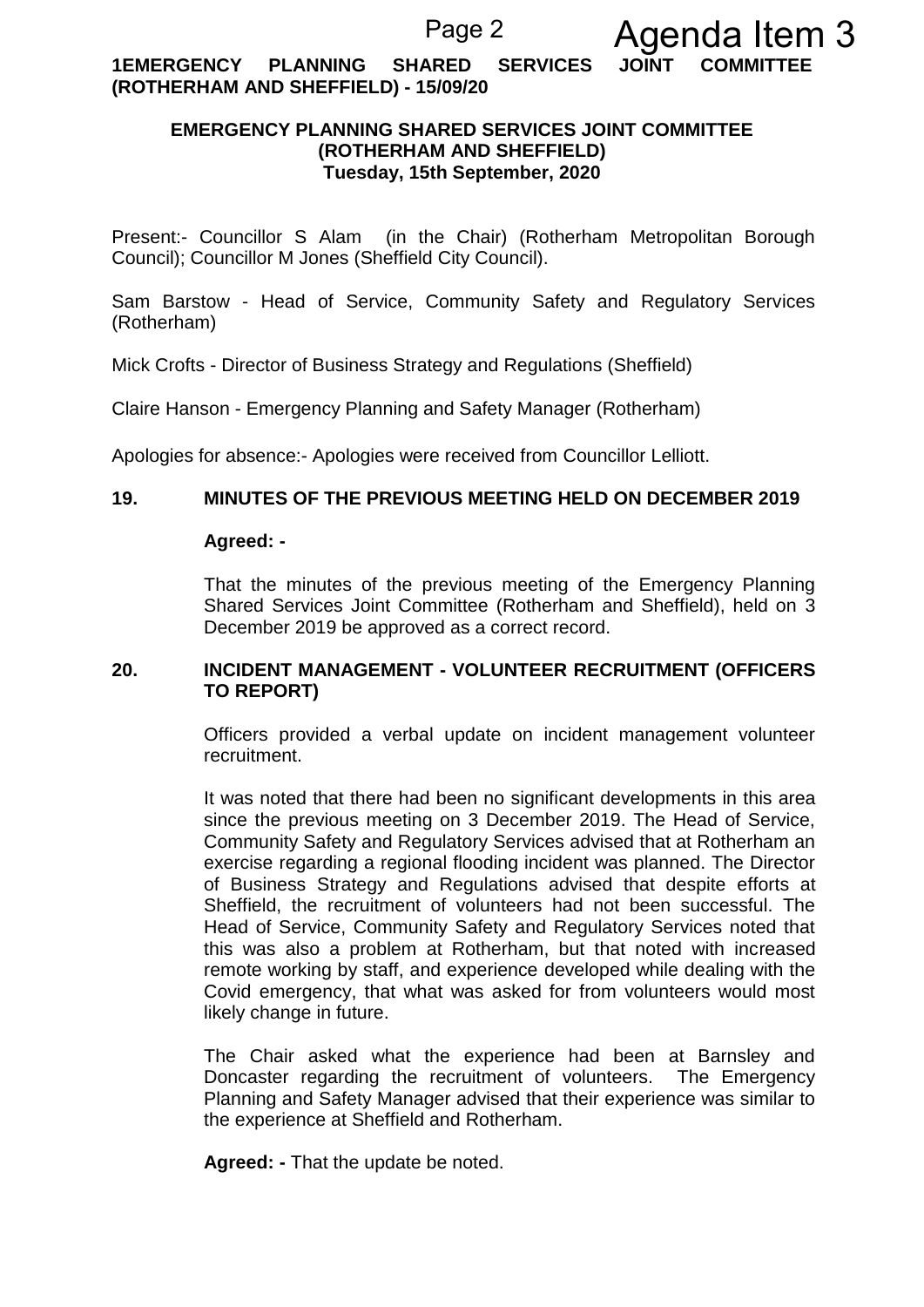# **EMERGENCY PLANNING SHARED SERVICES JOINT COMMITTEE (ROTHERHAM AND SHEFFIELD) - 15/09/20 2**

## **21. NOVEMBER 2019 FLOODING (OFFICERS TO REPORT)**

Officers advised that a South Yorkshire wide exercise on a flooding incident was planned in order to build further resilience.

**Agreed: -** That the update be noted.

## **22. CORONAVIRUS - UPDATE (OFFICERS TO REPORT)**

Officers provided a verbal update on the response to the Covid-19 emergency.

The Head of Service, Community Safety and Regulatory Services advised that levels of infection were worsening in Rotherham. It was noted that contact tracing activity was building a picture regarding local infection rates that was showing that some areas were increasing faster than others. Officers noted that a range of options to respond to locations and businesses where infections were a problem were being considered. The Director of Business Strategy and Regulations noted a similar situation in Sheffield and advised that the spread on the virus was mostly amongst working age people. It was also noted in Sheffield that there was little evidence of virus spread in licenced premises, but that the problem around spreading infection was related to behaviour around the premises rather than in them. The Director of Business Strategy and Regulations also noted the concern regarding the return of university students and advised that various options for interventions were being considered.

The Chair asked whether there was any evidence of cases being imported from foreign travel. Officers advised that no such cases had been detected.

The Chair noted that clear public health messaging and communication was needed on key messages, especially with regard to reaching the higher risk BAME communities. Officers provided assurance actions to address these issues was in hand. Officers also noted that the flu vaccination programme was now underway.

**Agreed: -** That the update be noted.

#### **23. FINANCIAL MANAGEMENT (OFFICERS TO REPORT)**

A verbal update was provided on the current financial position.

Officers advised that the previous underspend that had been reported that was based on a vacant post not being filled was still present. Councillor Jones noted that in order to ensure resilience it would be beneficial for vacant posts to be filled.

Officers noted the challenges of the financial closedown and advised that some budget variances were still present. Officers noted that they had